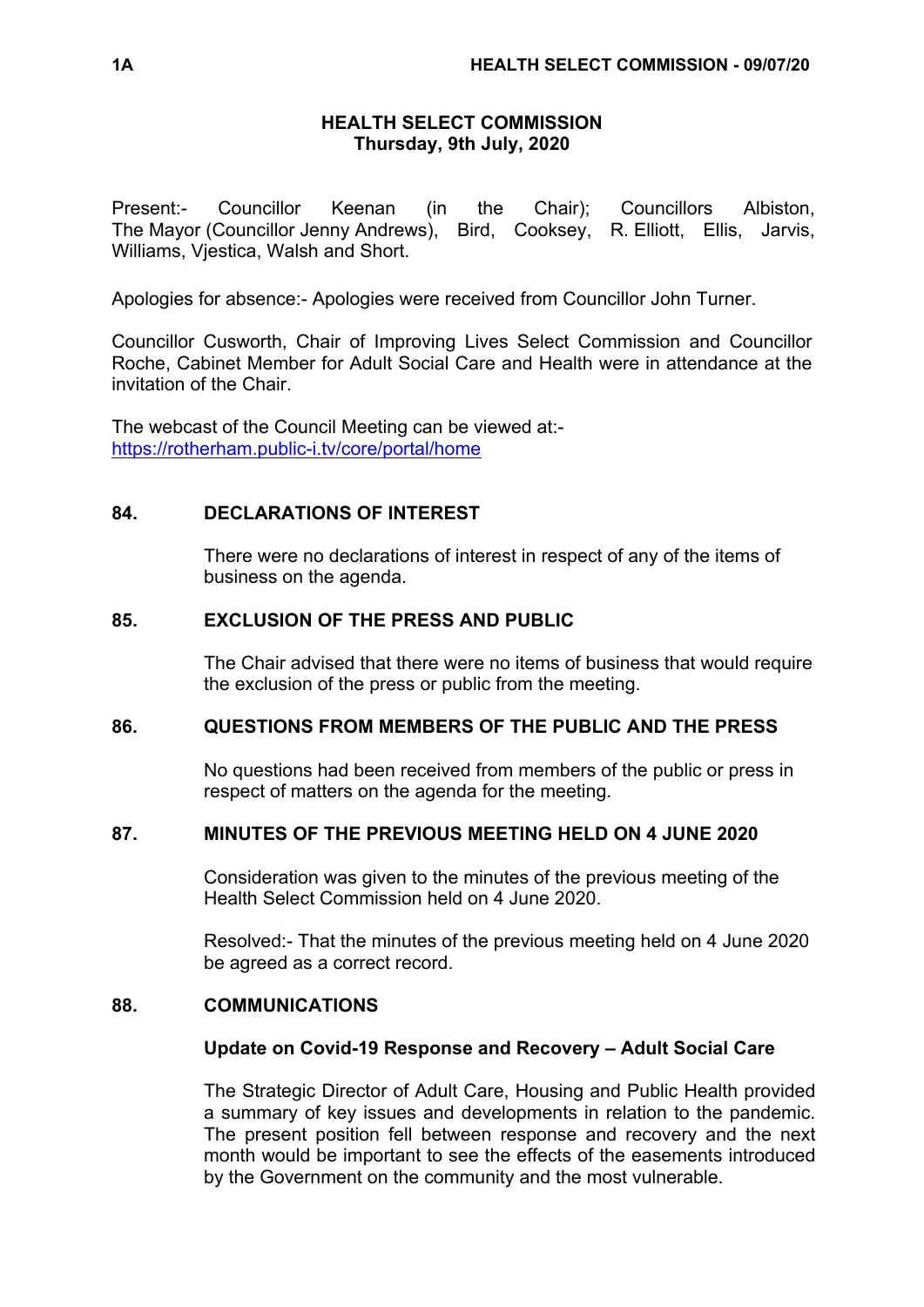Face-to-face interactions were increasing with precautions taken through social distancing and use of Personal Protective Equipment (PPE) where appropriate but work was done remotely whenever possible, often at people's own request. In terms of the dip in demand seen at the beginning of the pandemic, this was now going back up. Some readmissions to care homes had occurred but not a significant increase, which was positive and would continue to be monitored. Carer breakdown continued to be a concern and officers were working on this at sub-regional level.

Guidance was anticipated regarding provision of day care opportunities, whether in-house or externally provided. Clarification was also being sought on respite, both in general and with regard to testing.

The process had changed again for re-testing in care homes and would be every 28 days for any person in a 65+ care home and weekly for staff. Any concerns regarding a residential care home could see testing undertaken weekly, which in turn raised concerns about provider ability to manage this. This was a national initiative through the new Care Quality Commission (CQC) portal, whereas before local stratification in terms of risk had been carried out and Rotherham would be closely monitoring this. This was a good example of still being in a state of responding, as matters were not yet stable in terms of the expectations for care homes. It was clarified that testing in care homes was paid for by health through the NHS and the Director of Public Health would also have some access to emergency testing although the detail was awaited.

The Government had formed a Social Care Taskforce comprising a wide range of organisations to have a full oversight of the situation in adult social care.

The Council was waiting for the re-testing regime to be extended to learning disability, mental health and supported living but there was an issue over capacity. If continual testing was undertaken as some people were asymptomatic then in all likelihood more positive test results would ensue.

Recovery was being undertaken slowly together with partners in terms of stepping services back up in a planned way. Some of the new ways of working would be retained as people had liked them and there was collective practice within the directorate to consider all the learning and ways to be agile, including in the contact centre. Various compliments had been received. The service worked closely with the Community Hub which had led to a lot of requests coming through, not just from those shielding, but regarding the food banks. Close monitoring would be needed should a new cohort of people come into adult social care because of the psychological impact of Covid-19; for example, on people's daily living, motivation and skills, particularly in terms of the reablement service. As the hospital returned to business as normal there would be an impact on adult care with the flow of patients out of hospital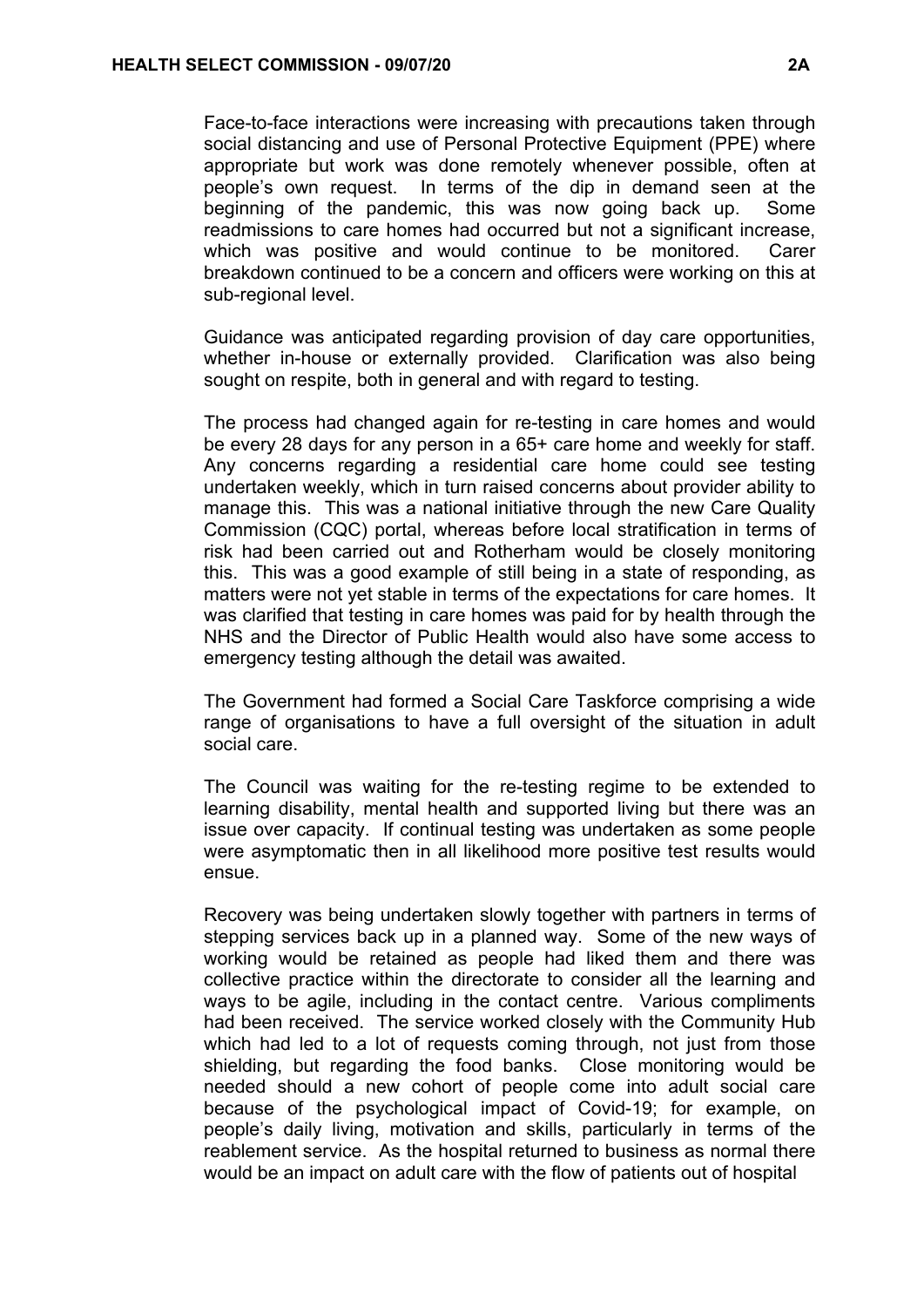and Association of Directors of Social Services (ADASS) had produced helpful guidance that would be considered from the Rotherham perspective. The number of Delayed Transfers of Care (DTOC) had been minimal during the pandemic, as the three-hour turnaround had worked very well and would be looked at going forward. Positively most people had gone home from hospital rather than to a residential or nursing home, with the right level of support.

Cllr Roche, Cabinet Member for Adult Social Care and Health confirmed that work was taking place to try and get day opportunities back but the lack of clear guidance regarding day opportunities and respite around the necessary precautions was unhelpful. For respite, progress was reported regarding the new facility in Conway Crescent at Herringthorpe. Registration had been obtained, virtual tours would be taking place of the premises to enable people to see what it would be like once operational and autism-friendly validation had been achieved following a review by a West Midlands autism organisation.

Members asked about readiness for a second wave in the autumn, especially with the potential for flu and additional winter pressures. Winter planning usually commenced in June and the debrief from last winter had taken place two weeks earlier. The Integrated Care System had held a stress testing event the previous week and Gold Place Group was planning for winter and such an eventuality in addition to the recovery conversation. The project to change from seven to three reablement/intermediate care pathways had been paused but would resume and would be important for the winter in terms of capacity. Learning from the past was important about what would be done differently next time with the benefit of hindsight as well as scenario planning. Emergency planning work was underway with the wider health and social care system and across the Council regarding a potential significant outbreak in the community which would cut across services and schools so potential staff deployment was looked at.

Staff had not gone into Riverside House in full teams as a precautionary measure and this would continue until a vaccine was available. For example, the six locality teams would be one in and one out for each. Reablement had initially been ok but then dipped as staff were off, similarly with hospital staff, so there was learning in how to manage such situations and staff had moved between services in an agile way. How to bring staff back in who had been shielding needed to be considered and staff anxiety was still very high, so there was ongoing work to address this. The pandemic had affected and touched us all, and there was a challenge to maintain staff morale and buoyancy, which was equally important as the system preparation for another surge. A recognition event was being planned for the whole service with the Communications team entitled "People Caring for People".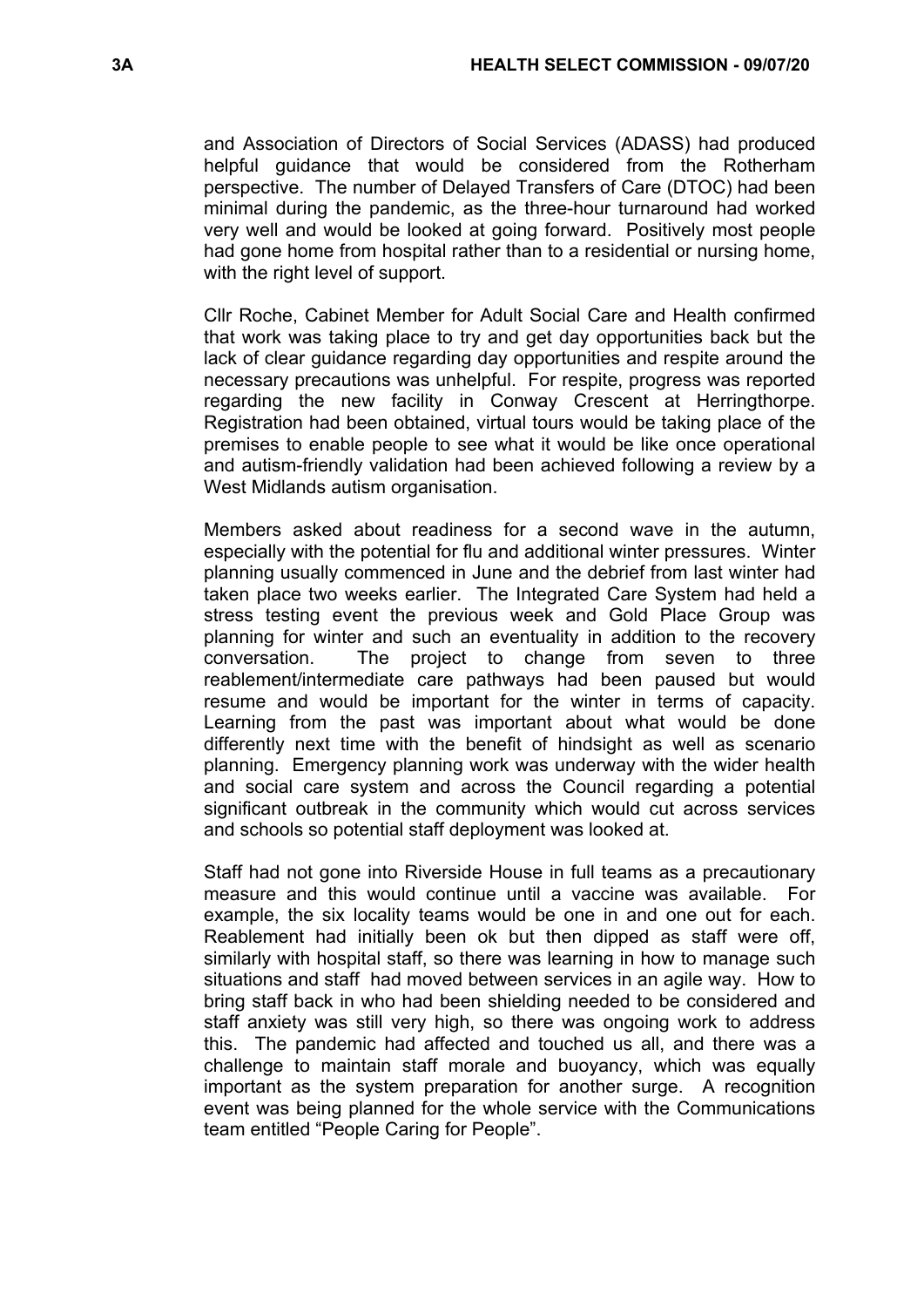## **South Yorkshire, Derbyshire and Nottinghamshire Joint Health Overview and Scrutiny Committee**

It was confirmed that the next meeting would be held on 28 July 2020. One of the items on the agenda would be in regard of Children's Surgery, which NHS colleagues had indicated they wished to discuss with the Joint Committee. The link to the agenda papers would be shared with Health Select Commission (HSC) members who were requested to email the Chair and Governance Advisor with any issues or questions they wished to be raised at the meeting.

# **89. DIRECTOR OF PUBLIC HEALTH ANNUAL REPORT**

After a brief introduction by Cllr Roche, the Director of Public Health delivered a short presentation to introduce the Public Health Annual Report 2019 - The First 1001 Days.

Annual Report of the Director of Public Health (DPH)

- Statutory duty to write independent report on health and wellbeing of local population
- The annual report continues to be one of the ways in which DPH can highlight specific issues that will improve the health and wellbeing of the
	- population of Rotherham
- 2018 previous Annual Report focused on 'What keeps us happy and well in Rotherham?'

Progress on recommendations from last year (2018)

- 1) Re-launch of Joint Strategic Needs Assessment (JSNA) Community insight to supplement the data was impacted by Covid-19 but to note the importance of work on loneliness and isolation and focus on mental health and mental ill health. Increased focus on the local economic plan in readiness for jobs coming back and links to numbers 5 and 6.
- 2) Raising awareness/training mental health positive impact of men's small grants programme.
- 3) Workforce development and training as part of the Thriving Neighbourhoods Strategy – Getting closer to communities and more assessment based approach
- 4) Support the expansion of the offer of social prescribing
- 5) All partners to continue to support the 'Working Win'
- 6) Rotherham launch of the South Yorkshire BeWell@Work Award
- 7) Interactive artwork at the Rotherham Show

Under Making Every Contact Count 362 people have been trained. With Five Ways to Wellbeing mental health, alcohol awareness and sleep awareness courses had all run, more health champions had been recruited and over 100 people trained in dementia awareness. 15 schools were involved.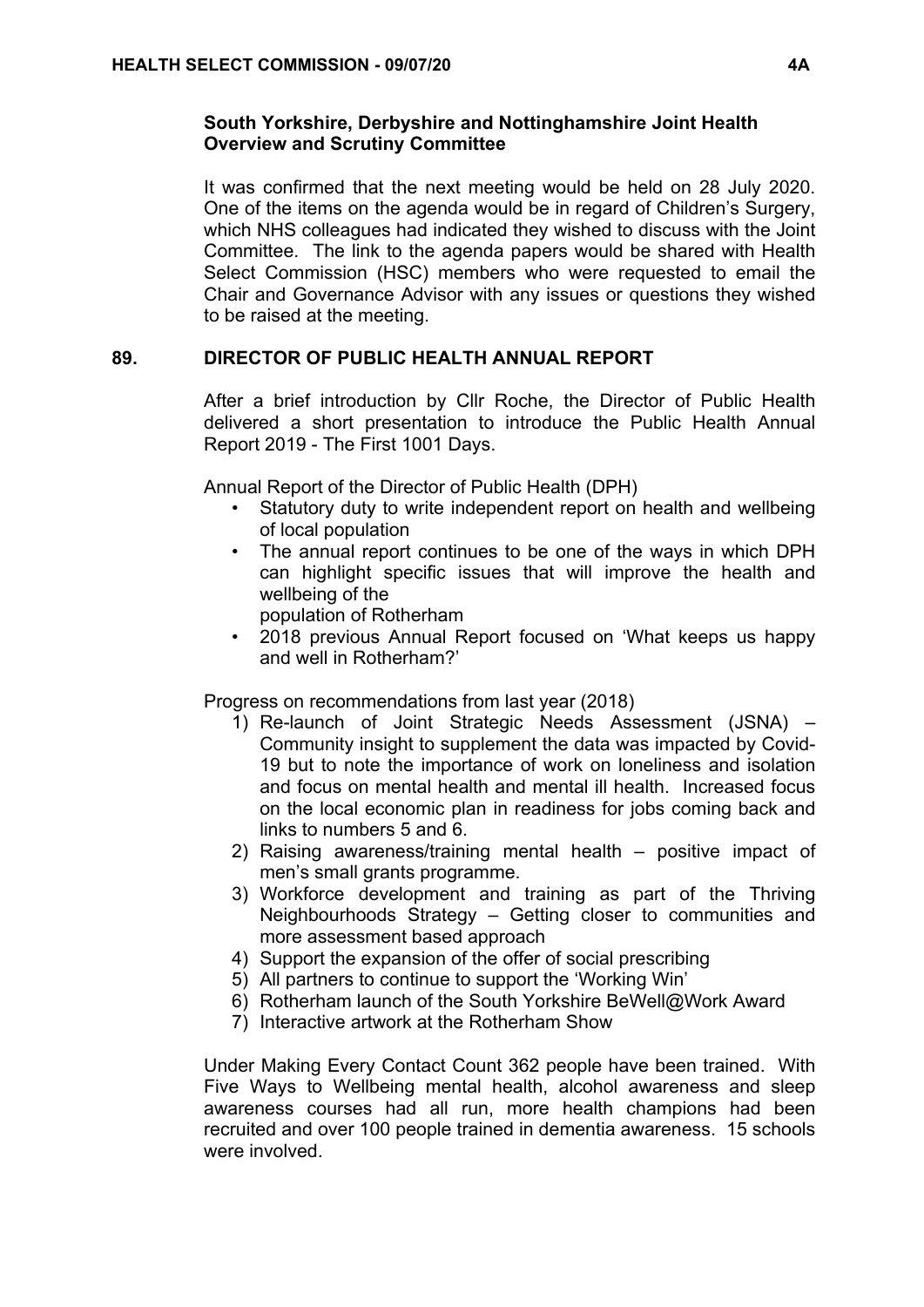2019 Annual Report - Focus of Report

- The First 1001 Days A legacy for life
- Key Influencers on the First 1001 Days
- Preparing for Parenthood
- Pregnancy
- The First 2 Years of Life, including showcasing what we are doing in Rotherham

The First 1001 Days – Window of Opportunity

- Between conception and a child's second birthday
- Critical to life-long health and wellbeing
- Not every baby has the same opportunities in Rotherham
- Impact of parental behaviours
- Wider societal influences e.g. living in areas with polluted air

### Recommendations

In Rotherham we will develop, jointly with all stakeholders and partners, a clear and ambitious plan to improve support for children, parents and families in the first 1001 days; key actions are outlined below.

### What we can do together

Work in a partnership with our services to improve the health and wellbeing of families and their young children. In particular have a focus on:

- 1. Reduction in Smoking in Pregnancy rates
- 2. Improve diet and nutrition
- 3. Promote physical activity
- 4. Increase breastfeeding prevalence
- 5. Increase Ages and Stages Questionnaire -3
- 6. Improve air pollution
- 7. Support offered by Public Health Commissioned Services

The First 1001 Days, between conception and a child's second birthday, was critical to life-long health and wellbeing as it was difficult to reverse negative consequences beyond 1001 days. From the science it was known that not every baby born in Rotherham had the same opportunities as their peers for a healthy and fulfilled life, due to several parental behaviours such as smoking and drinking alcohol during pregnancy, not eating a balanced diet and taking little exercise. The well-being of the family could be influenced by wider determinants of health, including socio-economic, environment, income and inequality. Early public investment in the first 1001 days set the foundation for greater societal return on such investment, helped to reduce inequalities and should lessen the requirement for expensive interventions later in life.

Cllr Roche emphasised the JSNA was more interactive and interesting than previous iterations and that no major decision making should take place without taking account of the JSNA. Information would also feed through into ward profiles with LGA support as on the previous ones.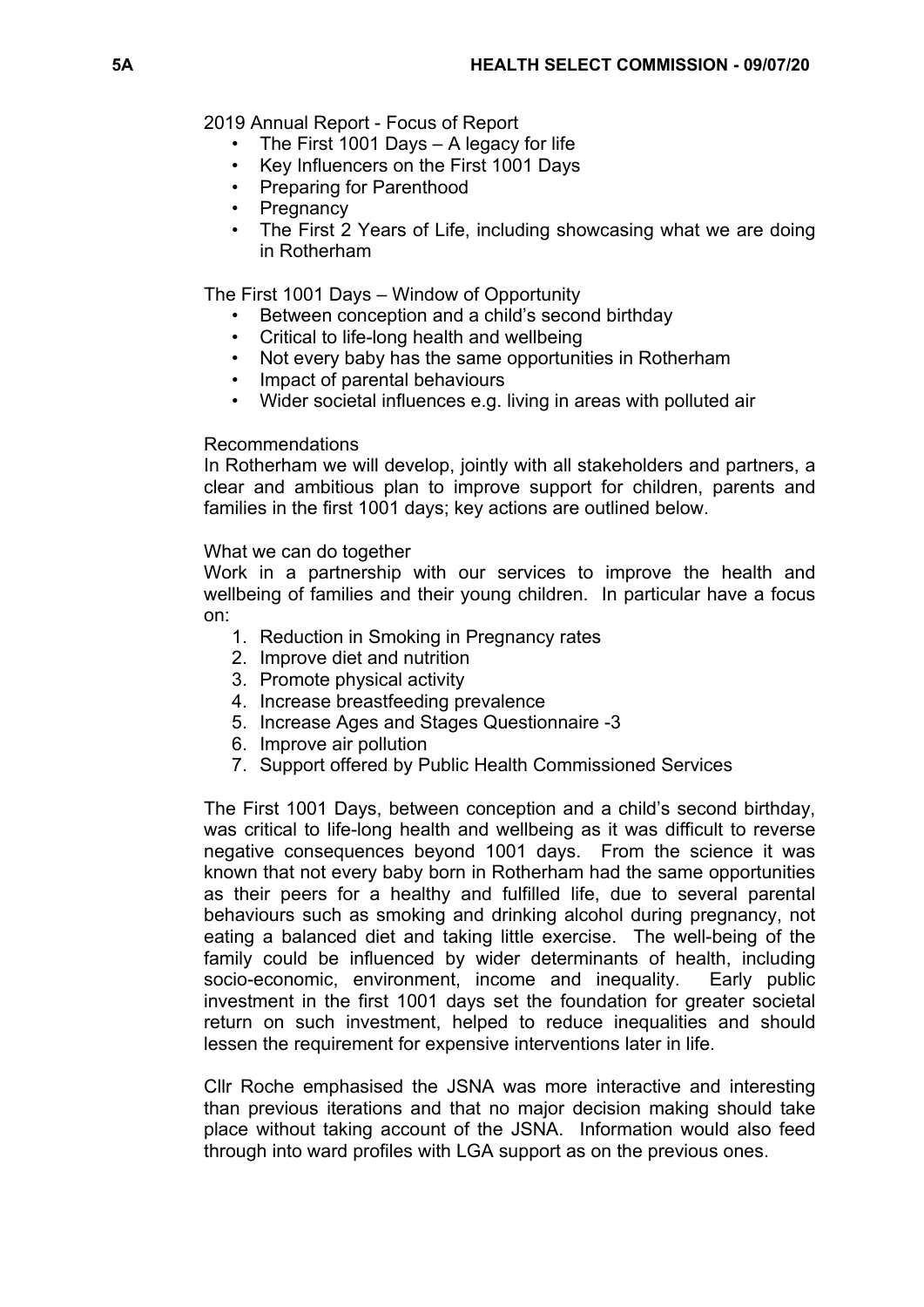Members asked about the effects of living in cold houses on babies and their respiratory systems, as years ago no houses had central heating or indoor bathrooms. Not everyone living in a cold home would have respiratory problems and equally a home lacking in ventilation or that was too hot could cause problems. Dampness increased the risk of asthma and when it was cold the cilia in people's noses did not move so well which could affect the respiratory system. In damp/cold houses people tended to congregate in one room, which could have other consequences such as impacting on young people trying to do their homework. Reference was made to the Hotspots initiative which included trying to encourage people to improve their home insulation.

Assurance was given that the report and recommendations included disabled children and disabled mothers and that within the concept of universal proportionalism, there would be tailored support.

Trends for smoking and drinking showed an upward trajectory and Members questioned the likely impacts on babies, young people and parents. The advice was no alcohol in pregnancy to minimise risk as it soon passed through the placenta to the baby and thus impact on development. Women needed to have as healthy a pregnancy as possible and to reduce risks to the baby.

Meeting the target for smoking in pregnancy had been a struggle but this was one of a few that had improved during Covid-19. There was some evidence available on the impact of e-cigarettes and pregnancy but ecigarettes were considered less harmful than other cigarettes due to the other harmful chemicals (4000+) in the latter besides the nicotine.

With regard to substance misuse, Members highlighted the proliferation of discarded nitrous oxide capsules during lockdown for the pandemic. It was agreed to respond to these concerns through a report to a future meeting.

The breastfeeding buddies initiative to encourage mums was viewed positively but Rotherham still had comparatively low numbers. Members questioned what more could be done to increase the number of women breastfeeding up to six months as recommended by the World Health Organisation. Numbers had increased but could be improved and work continued with Rotherham Hospital who were accredited under the Unicef breastfeeding friendly scheme and were going for an additional award. Rotherham sought to be a breastfeeding friendly town and to work with other towns and communities to even reach borough-wide, which was welcomed by HSC. Breastfeeding needed to be normalised and seen as Rotherham had generations in families who had never breast fed. Work with midwives continued to encourage breastfeeding whilst recognising that for many women it was difficult. Another issue was that many women returned early to work and although continuing to breast feed could be managed it was not easy.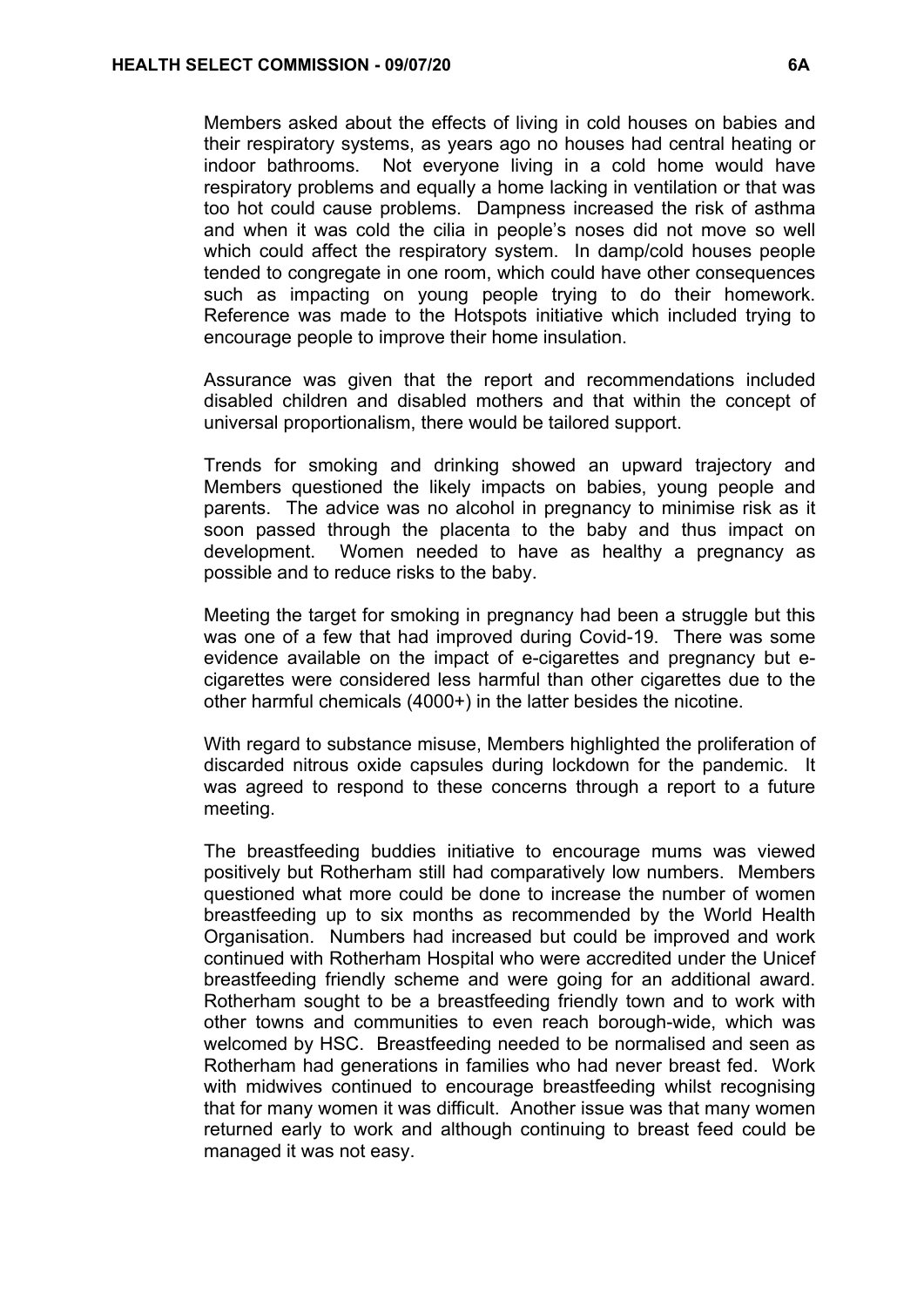Concerns were raised as to whether companies were still permitted to promote formula products and give free samples, including the meals in jars which were not as good as home prepared food. This would be doublechecked as the understanding was that sponsorship of leaflets or training had ceased.

Questions were asked about the ability to influence the growing trajectory of child poverty and what fell within parental and local authority control as opposed to national economic policy, plus how to exert influence at societal level. Child poverty should be addressed locally by taking advantage of the Sheffield City Region, such as grant funding, to tackle family poverty and societal issues. Challenge and Member support were still needed through Thriving Neighbourhoods and at community level. Universal proportionalism would be key.

Members requested statistics regarding the Healthy Foundations accreditation scheme for early years settings on the numbers who had achieved or were working towards each level. This data would be obtained from Children and Young People's Services. It was queried that health and safety only featured at gold level in the scheme rather than being included at the start. This would be followed up to check that it was implicit not just implied.

With the move to a whole family approach from SureStart, Members queried if this had resulted in better engagement from birth. Under SureStart certain communities of special need had been targeted but things had shifted and engagement as a whole had improved. Children's centres had really helped support the overall Public Health agenda – stopping smoking, promoting breastfeeding, weaning and bonding – and were a useful resource for prevention.

The question was asked as to whether the report was challenging enough and critical enough to the Council and all partners on the steps to tackle health inequalities. The slant of the report had been from an enabling rather than a demanding stance.

With greater understanding of the impact of Adverse Childhood Experiences (ACE), Members probed how this would now go forward into actions and stressed the need to tackle health inequalities and to push the Public Health agenda even more in light of Covid-19. Working with other directorates on the report had raised this up the agenda, certainly much more with CYPS now. There was a challenge to recognise them all individually and earlier, a need for awareness raising and then to see this reflected in commissioning. Parenting courses would be a key element and follow up, using all the means available to services to support people. Recommissioning of the 0-19 service would see it embedded in there for all community support in the multi-agency approach.

Cllr Roche referred to a recent seminar in which Marmot referred to the lost last ten years and would share the seminar slides. The Health and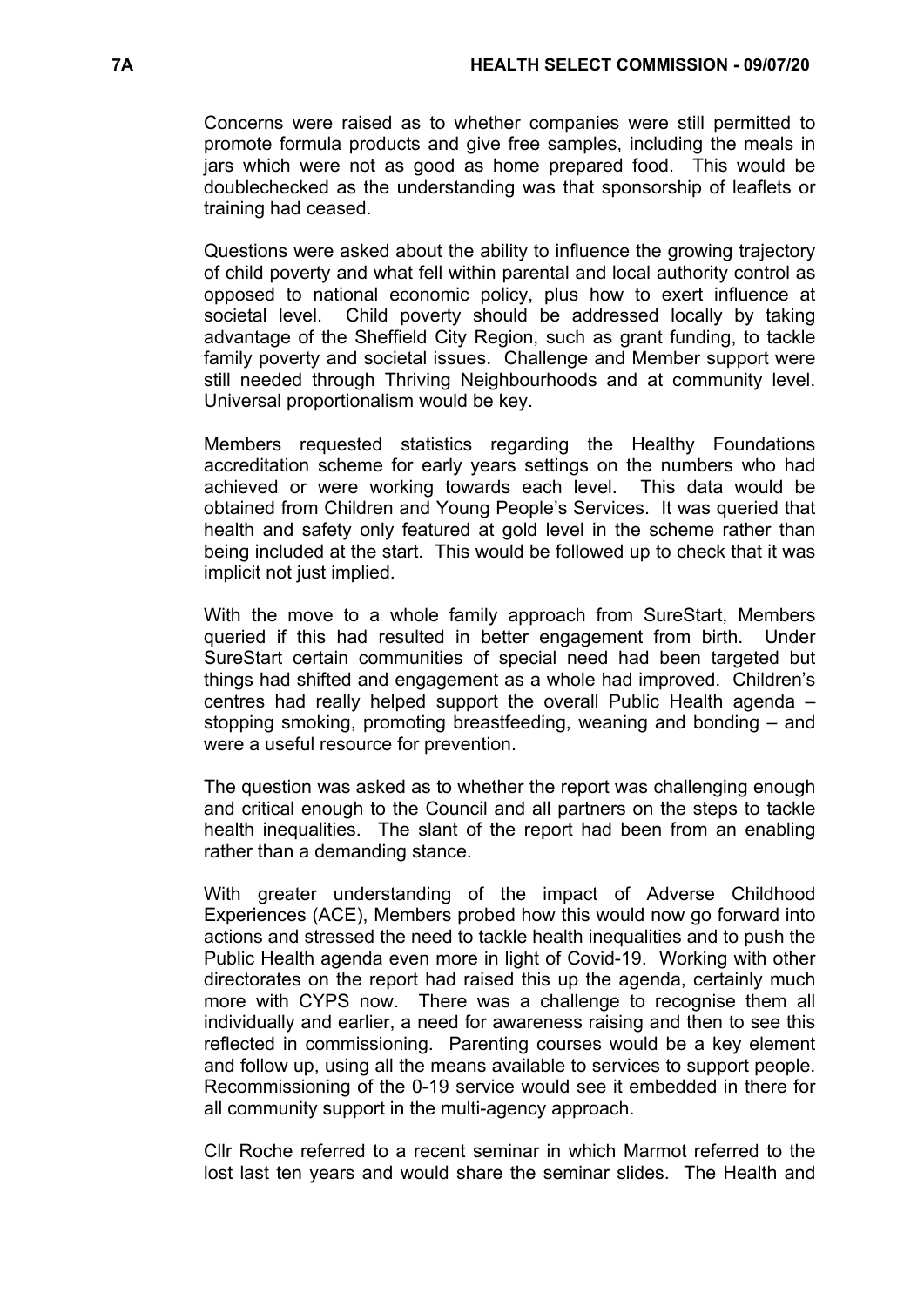Wellbeing Board would refocus on the Marmot principles as part of the recovery from Covid-19 and the refresh of the Health and Wellbeing Strategy would take account of the DPH annual report. ACEs needed to be a fundamental part as they represented the sharp end of not getting things right.

Cllr Cusworth drew attention to the connection between food poverty and child/family poverty and confirmed that the Improving Lives Select Commission were working on the issue of holiday hunger. Free school meals had been extended through the summer holidays. Key issues were how this was managed as it was fragmented at present and increased food bank reliance in economically difficult times. Updates could be shared with HSC.

Members sought greater assurance that in terms of the refresh of the JSNA, it would now act more as a driver to inform service commissioning, based on needs but also reflecting our assets, than the previous version. In addition, with a move to more sub-regional partnership working HSC asked if councils and partners taking account of and shared their JSNAs. It was more of an asset not a deficit model and all partners should take account of it to influence commissioning. One of the reasons for involving more agencies in its development had been to make it more meaningful and relevant for them. It would also inform the ward plans.

Housing was mentioned in the report but not covered in the seven areas of what we can do together but HSC's expectation was that those links were present and would continue, including with the Selective Licensing initiatives. Housing was a vital element within the Marmot principles and part of the holistic approach. It would be included in the refresh of the Health and Wellbeing Strategy. Aim 4 in the strategy was the wide reaching one and more services were now involved with the Health and Wellbeing Board, not just Public Health but every directorate and it needed that wider working to enable progress. There was also the Rotherham Place Plan.

The Chair inquired about work to be done with parents to engender good oral health when children first start cutting their teeth. Rotherham still had an oral health team that worked in children's centres and schools on tooth brushing clubs as well as awareness raising with parents. Dentists look for risks and services were exploring possibilities for further work, even possibly water fluoridation.

The DPH was thanked for presenting her report.

Resolved:-

1) That the Health Select Commission work jointly with all stakeholders and partners, to develop a clear and ambitious plan to improve support for children, parents and families in the first 1001 days, with particular support for the seven areas highlighted: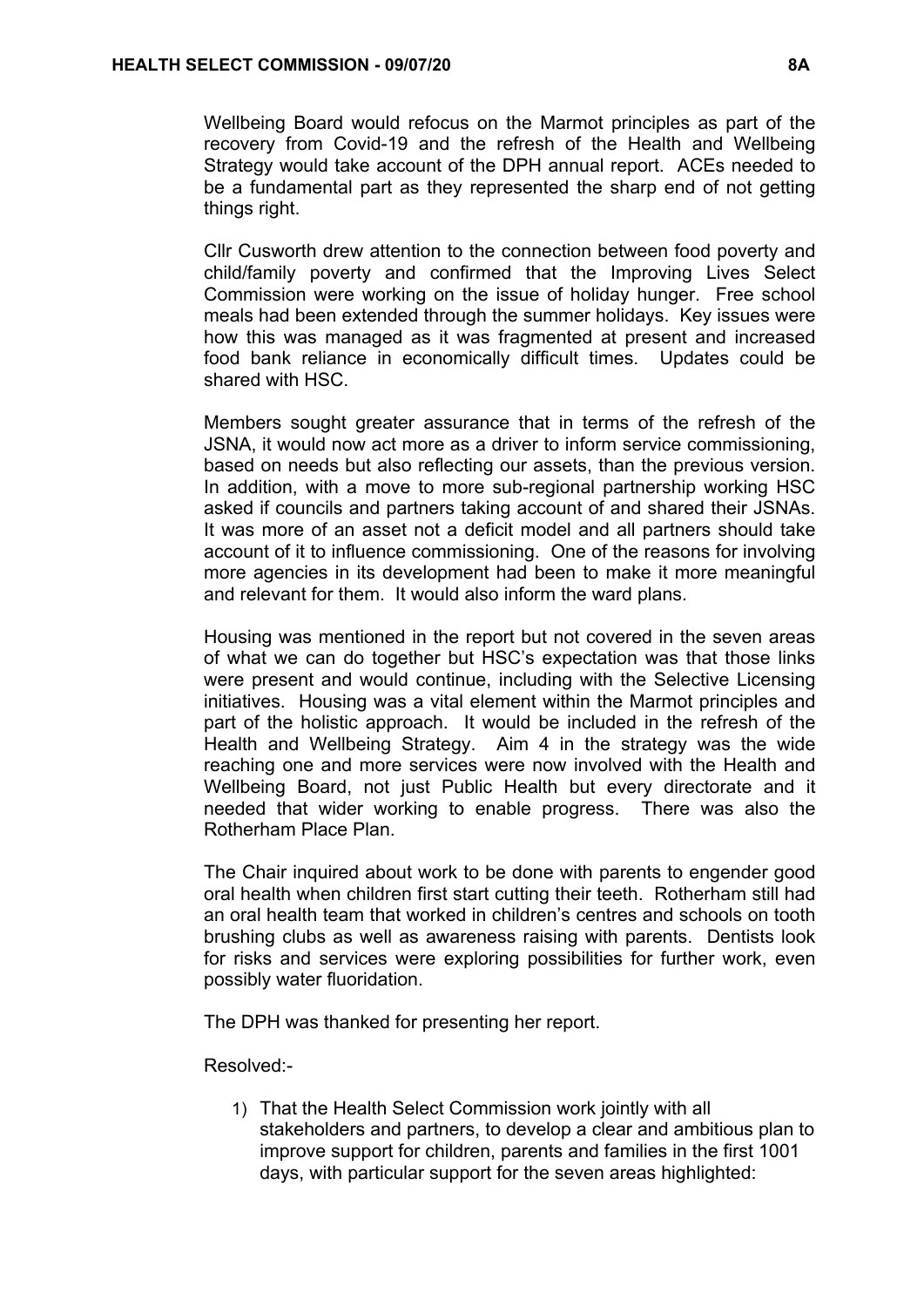- 1. Reduction in Smoking in Pregnancy rates
- 2. Improve diet and nutrition
- 3. Promote physical activity
- 4. Increase breastfeeding prevalence
- 5. Increase Ages and Stages Questionnaire -3
- 6. Improve air pollution
- 7. Referrals to Public Health Commissioned Services, Get Healthy Rotherham, Drug and Alcohol Services, as well as supporting Early Years and 0-19 Integrated PH Nursing
- 2) That Public Health submit a briefing paper on the use of nitrous oxide and the Council's approach and policy in relation to its misuse.

### **90. INTRODUCTION TO NEW HEALTHWATCH**

The Chair welcomed Lesley Cooper, manager of the new Healthwatch service to her first Health Select Commission meeting.

Healthwatch England (HWE) was established under the Health and Social Care Act 2012 and every local authority was obliged to commission a local Healthwatch service. The main powers and duties of the local Healthwatch were outlined for Members:

- To represent the voice of local people in health and social care matters.
- To signpost people to information on health and social care matters.
- To provide information about what people can do when things go wrong with their treatment/care.
- A have a seat on the Health and Wellbeing Board to ensure residents are involved in local decision making.
- Powers to request information from commissioners
- Powers to enter health and social care premises.
- To feed back information locally to councils and partners and nationally to Healthwatch England

The new contract commenced from 1 April 2020 when Healthwatch moved over to the Citizens' Advice Bureau. The transition happened smoothly with no loss of service due to advance planning, however the service had been affected by the pandemic in terms of delays in staff recruitment and forming the steering group. The independent complaints advocacy work was no longer part of Healthwatch's remit.

Healthwatch employed multiple means of gathering information from residents:

- Speaking to local people at community events (pre Covid-19)
- Surveys, social media and online forums
- Getting involved in national campaigns via Healthwatch England
- Healthwatch Hour (post Covid-19) Question and Answer session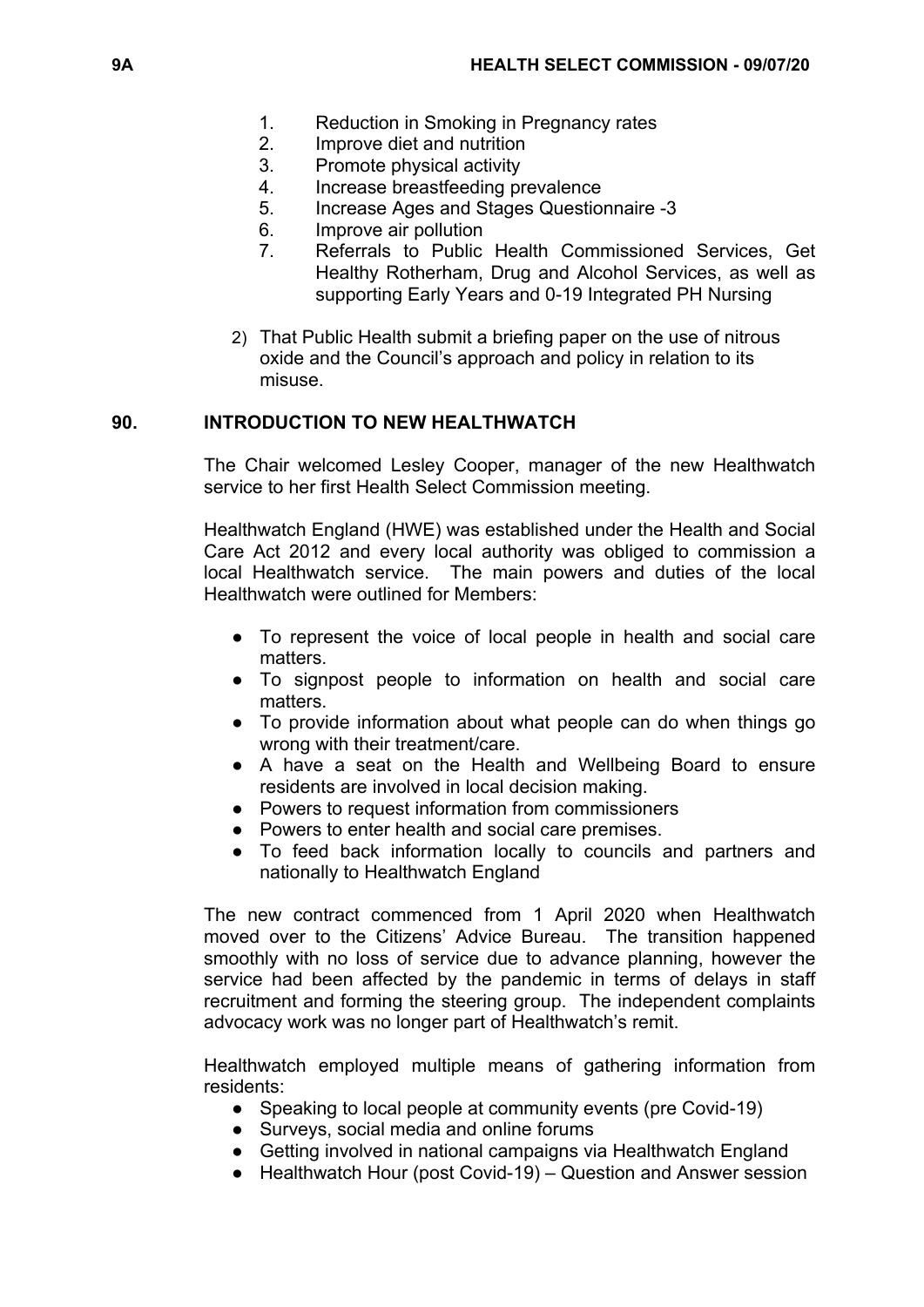● Working in partnership with other third sector organisations, service providers and commissioners

Activity to date in the first quarter of the year was highlighted:

- Responded to residents' concerns via email and telephone (69 clients to date)
- Provided up to date information on our social media pages and website
- Kept in regular contact with commissioners and service providers
- Ran an online survey regarding Covid-19 (175 responses in 10 days)
- Fed back information to Healthwatch England on cancer services, maternity and mental health.
- Taken up our seat on the Health and Wellbeing Board.
- Appointed two new volunteers for the Steering Group, (five potential members to be interviewed next week)
- Made new contacts with established groups in Rotherham

During quarter two Healthwatch hoped to make progress and achieve the following:

- Have a Steering Group in place with work plan and priorities agreed
- Successfully recruit an Engagement Officer and Research & Campaigns Officer.
- Set up a quarterly newsletter.
- Expand the Healthwatch Hour idea to incorporate an online chat session
- Work with third sector partners to arrange some form of engagement with seldom heard groups.
- Continue to attend strategic meetings and build relationships with service providers and commissioners.
- Work with South Yorkshire & Bassetlaw Integrated Care System.
- Look at opportunities that arise from the post Covid recovery.

Future plans encompassed the #BecauseWeAllCare campaign (joint work with HWE and the CQC); outreach sessions (virtually in the first instance); post boxes for comments in all GP practices/outpatient areas and Healthwatch Hour/Healthwatch Huddles. Hospital discharges would be one of the first issues in the eight to ten month campaign.

The power to enter and view health and social care premises had not really been utilised before but would be in the future. Volunteers would run this part of the service with visits to three or four care homes each quarter and reports back to RMBC, the Clinical Commissioning Group and Public Health.

Members asked how the service connected with GPs, dentists and hospital patient groups. With libraries and community centres due to reopen they also inquired whether that would present an opportunity to promote the service and as well as gathering information including in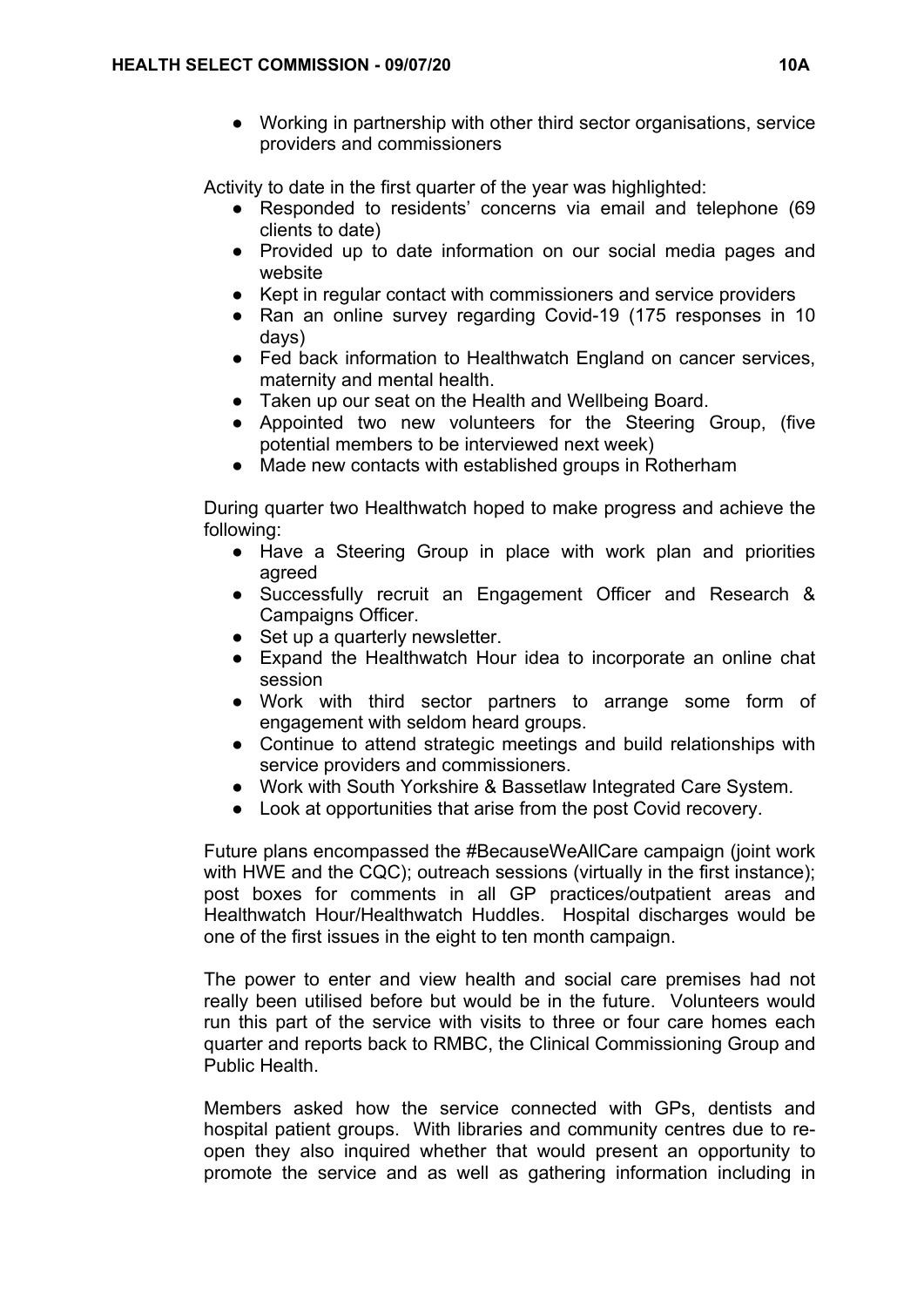relation to the pandemic. Confirmation was given that once staff were in place engagement with the community would be a key aspect, including talks to community groups about what Healthwatch could offer. Newsletters, case studies and good news stories would all be used to show how Healthwatch had been able to help people.

The Chair thanked Lesley for her informative overview of the new service and looked forward to closer working in the future. It was also confirmed that Healthwatch would provide a short update on key activity and issues at each HSC meeting.

# **91. HEALTH SELECT COMMISSION WORK PROGRAMME 2020-21**

Janet Spurling, Governance Advisor, introduced the final draft of the Health Select Commission's work programme for 2020-21 for approval. The programme reflected agenda items prioritised by HSC for 2020-21; together with issues on which the Select Commission had requested progress reports in order to scrutinise the impact of service or policy changes; plus other items delegated from the Overview and Scrutiny Management Board for monitoring.

Overall priorities for the year included:

- Covid-19 response and recovery
- Adult Social Care development and performance
- Depression and Mental Health all ages
- Healthy Weight
- Carers
- Health Inequalities

The programme would also take account of the response to and recovery from the Covid-19 pandemic, following the scrutiny of Care Homes in June. This would include not only the immediate response to the pandemic and any lessons learned across services and partners but also broader implications for services and for patients and service users. As many services were being delivered very differently as a result of the pandemic, it would also present an opportunity to reconsider how things might be done in the future, rather than an automatic resumption to former ways.

Appendix 2 set out the proposed membership for the Quality Subgroups for Rotherham NHS Foundation Trust and Rotherham, Doncaster and South Humber NHS Foundation Trust, based on last year's membership, for approval.

Members were requested to express an interest to be involved in the subgroup for Yorkshire Ambulance Service. This did not meet last year, although a broader discussion with HSC took place on a number of concerns raised with the Trust, which prompted further work for 2020-21.

HSC Members were also asked to confirm if they wished to be part of the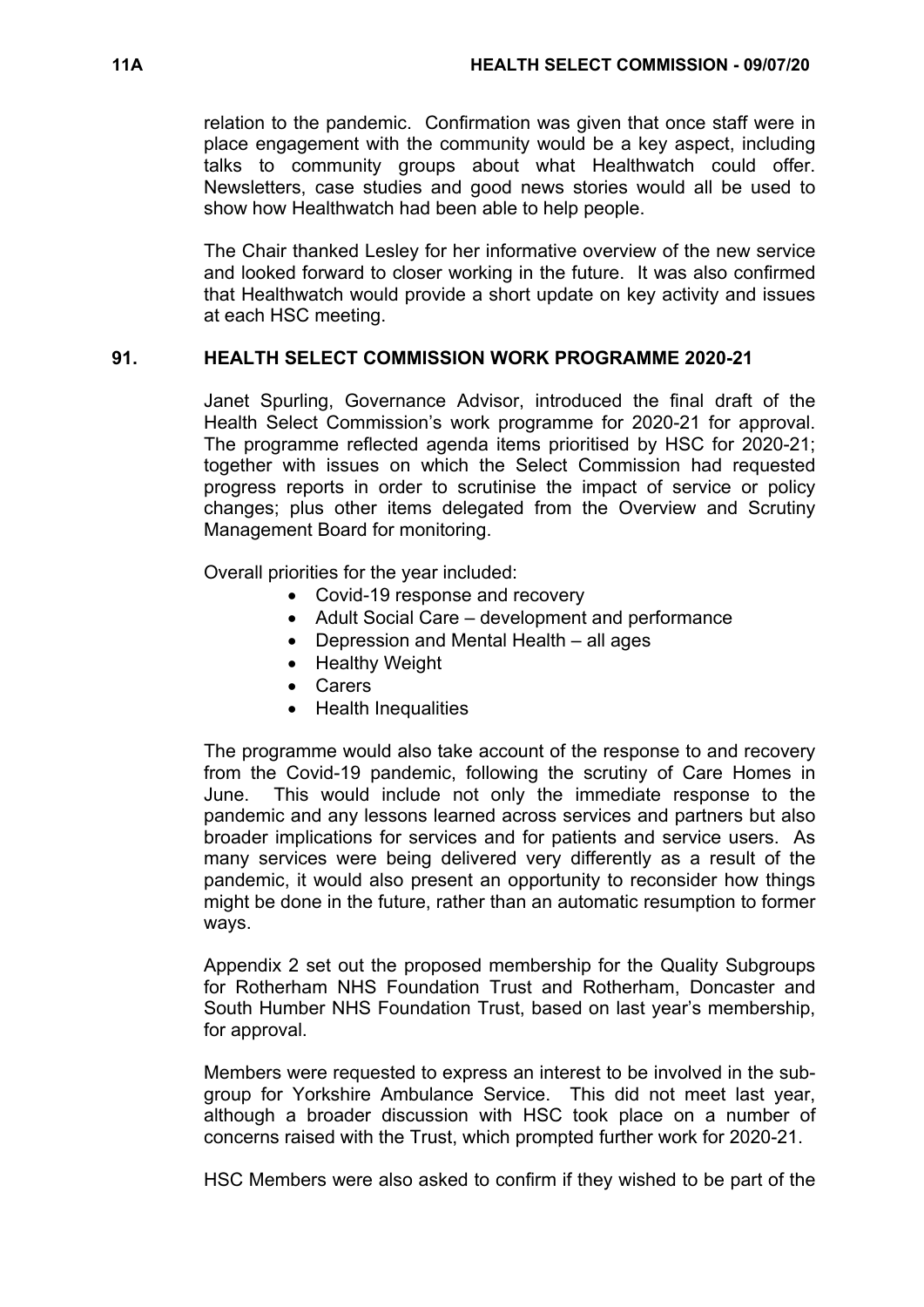sub-group to scrutinise Adult Social Care Outcomes Framework performance.

Resolved:-

- 1) That the Health Select Commission approve the work programme for 2020-21 as set out in Appendix 1.
- 2) That the proposed membership for the Rotherham NHS Foundation Trust and Rotherham, Doncaster and South Humber NHS Foundation Trust quality sub-groups be confirmed, subject to any Membership changes agreed at Council on 22 July 2020.
- 3) That Members inform the Governance Advisor if they wish to be included in either of the remaining sub-groups for Yorkshire Ambulance Service and/or the Adult Social Care Outcomes Framework.
- 4) To note that should any urgent items emerge during the year this may necessitate a review and re-prioritisation of the work programme.

## **92. BRIEFING - FOLLOW UP TO SCRUTINY OF ROTHERHAM LONELINESS AND SUICIDE PREVENTION AND SELF HARM ACTION PLANS**

The Chair confirmed that this item was one of two deferred from the previous meeting due to the comprehensive scrutiny of care homes. The paper followed up on recommendations made by HSC when they had scrutinised these two important plans and showed how the feedback from Scrutiny was reflected in the final versions and in planned work.

Resolved:-

To note progress with recommendations made previously on the Rotherham Suicide Prevention and Self Harm Action Plan and the Rotherham Loneliness Action Plan.

# **93. BRIEFING - INFORMATION FOR HEALTH SELECT COMMISSION FROM PREVIOUS SCRUTINY**

The Chair confirmed that this briefing had also been deferred from the previous meeting. It was a short paper for information that brought together several requests for follow up information from items scrutinised last year, together with progress on a number of recommendations from Scrutiny. The Select Commission would be able to revisit any outstanding issues in the course of the work programme for 2020-21.

Resolved:–

Health Select Commission to note the information contained in the briefing.